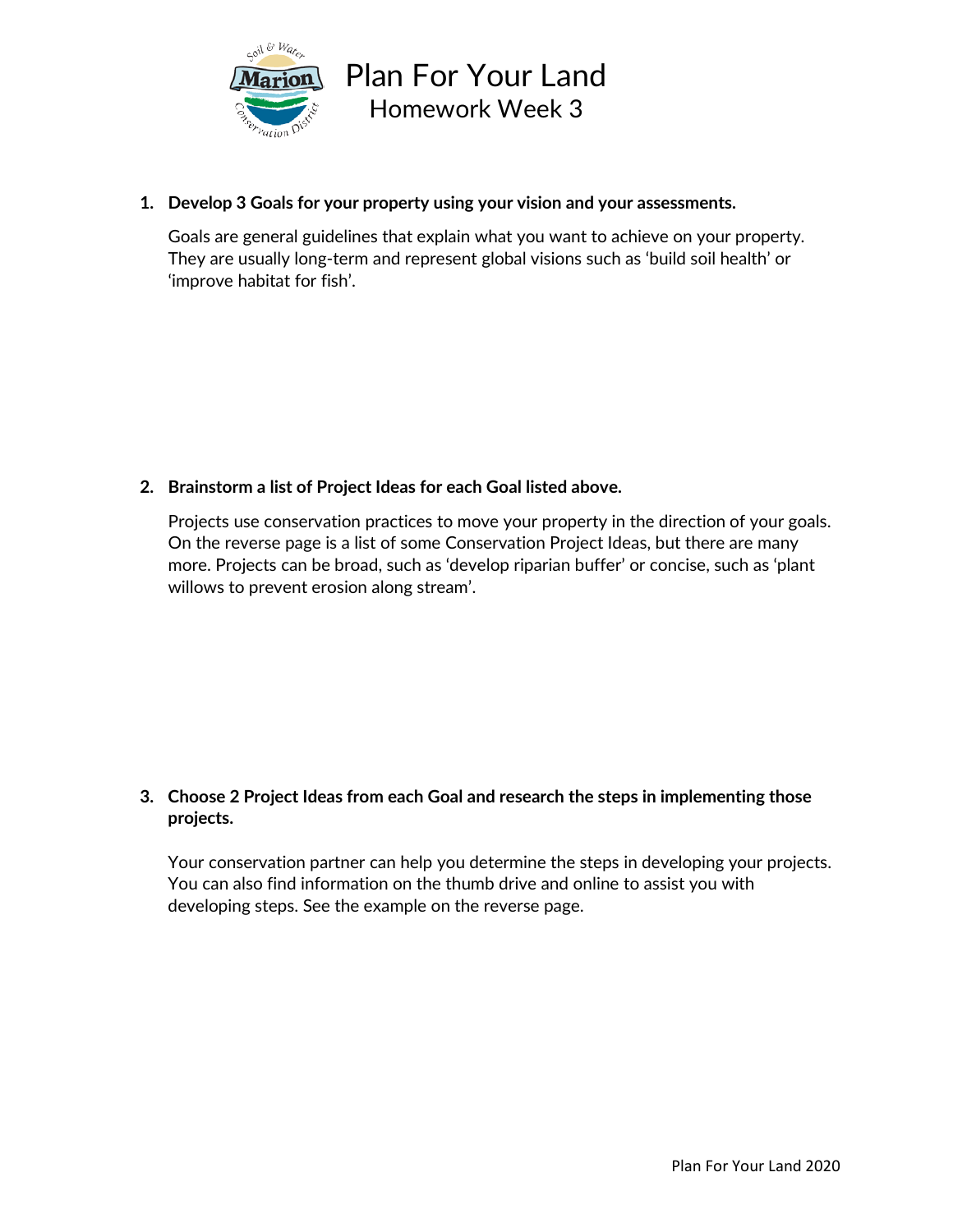

Plan For Your Land Homework Week 3

## **Examples of conservation projects (there are many more)**

## **Streamsides & Aquatic Areas**

- Riparian buffer restoration to reduce invasive plants and improve habitat and water quality
- In-stream rehabilitation with large woody debris to increase stream channel diversity
- Beaver dam analogs to slow water and improve fish habitat

### **Woodlands & Forests**

- Oak release to improve and protect oak habitat
- Invasive species removal to improve habitat
- Diversify forest species and structure to improve habitat and protect soils

### **Cropland**

- Grassed waterways to prevent erosion and protect water quality
- Cover crops to improve infiltration, protect soil, and reduce water use
- Pollinator hedgerows or beetle mounds to increase invertebrate diversity

## **Livestock:**

- Rotational grazing to protect soils
- Fenced waterways to protect water quality from livestock
- Covered compost facilities to protect and improve soil and water

#### **Home & Garden**

- Rain gardens to improve infiltration
- Ecolawns and rainwater/greywater catchment
- Native plantings for bird and pollinator habitat

**Example Goal:** Improve habitat for wildlife

**Project Ideas:** Plant riparian buffer along stream to provide refuge for wildlife

Develop pond turtle habitat features in the pond

Diversify forest stand and structure to increase food and shelter for wildlife

#### **Steps to plant riparian buffer**

- 1) Control and maintain control of noxious, invasive, and nonnative weeds
- 2) Research appropriate native plant species and design layout
- 3) Plant plants
- 4) Maintain plantings with weed control, mowing, mulching, water and/or protection until canopy closes.